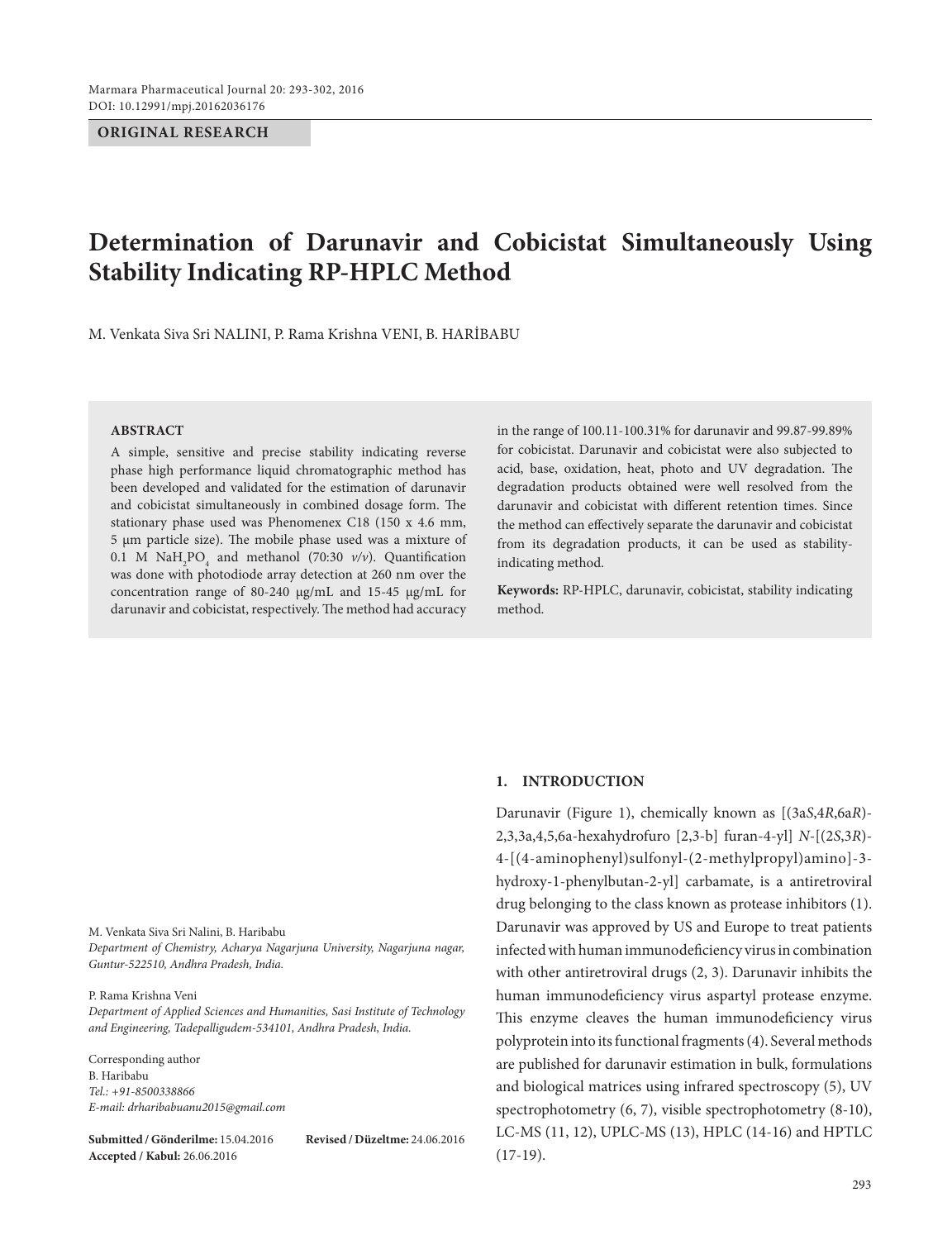

**Figure 1.** Chemical structure of darunavir

Cobicistat (Figure 2), chemically described as 1,3-thiazol-5 ylmethyl *N*-[(2*R*,5*R*)-5-[[(2*S*)-2-[[methyl-[(2-propan-2-yl-1,3-thiazol-4-yl)methyl]carbamoyl]amino]-4-morpholin-4-ylbutanoyl]amino]-1,6-diphenylhexan-2-yl]carbamate, is a pharmacokinetic enhancer and Cytochrome P450 3A Inhibitor (20). By inhibiting cytochrome P450 3A enzyme and intestinal transport proteins, cobicistat increases the bioavailability and absorption of several human immunodeficiency virus medications such as atazanavir, darunavir and tenofovir alafenamide (21). Few methods have been described for the determination of cobicistat in bulk and in its tablet dosage form include many techniques as UV spectrophotometry (22), visible spectrophotometry (23) and HPLC (24-27).



**Figure 2.** Chemical structure of cobicistat

The US Food and Drug Administration approved the combination of darunavir and cobicistat for the treatment of human immunodeficiency virus type 1 infection (28- 30). Darunavir acts as human immunodeficiency virus type 1 protease inhibitor and cobicistat increases the systemic exposure of darunavir. To the best of our knowledge only

one stability indicating RP-HPLC method is found in the literature for the quantification of darunavir and cobicistat simultaneously (31). In the reported method, darunavir and cobicistat were separated on an ODS C18 column, using a 45:55 (*v/v*) mixture of phosphate buffer (pH 7.0) and acetonitrile as mobile phase, delivered at 1.0 mL/min. Detection was performed at 253 nm.

The aim of this study is to develop and validate a sensitive and economical stability indicating RP-HPLC assay procedure, suitable for the simultaneous analysis of darunavir and cobicistat in their binary combination tablets. The summary of reported (31) and proposed stability indicating HPLC methods are shown in Table 1. The low values of percentage RSD, LOD and LOQ indicates that the developed method is more precise and sensitive than the reported HPLC method (31). The use of methanol in the preparation of mobile phase, rather than acetonitrile, makes the method economical than the reported method (31).

|  |  |  |  | <b>Table 1.</b> Summary of reported and proposed methods |
|--|--|--|--|----------------------------------------------------------|
|--|--|--|--|----------------------------------------------------------|

| Drug       | Retention Linearity LOD LOQ<br>time<br>(min) |            |       | $(\mu g/mL)$ $(\mu g/mL)$ $(\mu g/mL)$ | <b>RSD</b><br>(% ) | Recovery<br>(% )     | Reference          |
|------------|----------------------------------------------|------------|-------|----------------------------------------|--------------------|----------------------|--------------------|
| Darunavir  | 2.320                                        | 160-480    | 19.07 | 57.78                                  |                    | 0.282 99.30 -100.53  | 31                 |
| Cobicistat | 3.529                                        | $30 - 90$  | 10.0  | 24.7                                   | 1.000              | $100.04 -$<br>100.94 |                    |
| Darunavir  | 3.734                                        | $80 - 240$ | 0.220 | 0.733                                  | 0.245              | $100.11 -$<br>100.31 | Proposed<br>method |
| Cobicistat | 5.279                                        | $15 - 45$  | 0.097 | 0.323                                  | 0.307              | 99.87-99.89          |                    |

# **2. MATERIALS AND METHODS**

#### **2.1. Instrumentation**

Chromatographic analyses of darunavir and cobicistat were carried out with Waters HPLC system, consisted of a binary HPLC pump model 2695, PDA detector model 2998, vacuum degasser and Waters Empower2 software.

#### **2.2. Chemicals and solvents**

Reference standards darunavir and cobicistat were obtained from Lara Drugs Private Limited (Telangana, India). Methanol of HPLC grade was obtained from Merck Private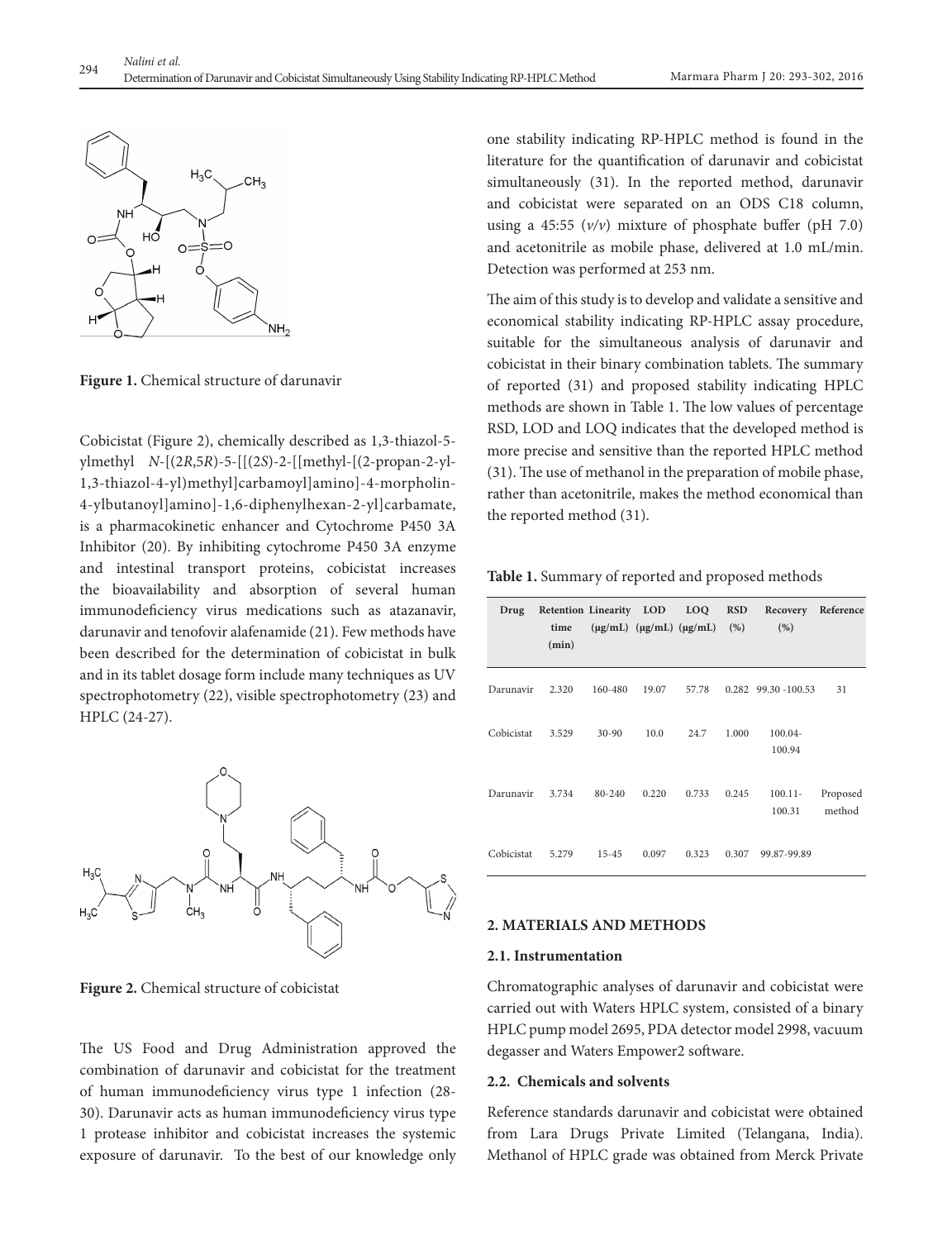Limited, (Mumbai, India). Other chemicals such as  $\text{NaH}_{2}\text{PO}_{4}$ , HCl, NaOH and  $\rm{H}_{2}\rm{O}_{2}$  employed were of analytical grade (Sd Fine Chemicals Ltd., Mumbai, India). Mili-Q water was used for the preparation of the mobile phase. Commercial tablets, Prezcobix® (Janssen Ortho, LLC, Gurabo; labeled to contain 800 mg and 150 mg of darunavir and cobicistat, respectively) were acquired from local pharmacies.

## **2.3. Chromatographic conditions**

The separation of darunavir and cobicistat was performed using a mobile phase containing  $0.1$  M  $\text{NaH}_2\text{PO}_4$  and methanol (70:30 *v/v*), pumped at a flow rate of 1.0 mL/min through a Phenomenex C18 (150 x 4.6 mm, 5 µm particle size), thermostatized at 30 °C. The analytes were detected at 260 nm and the injection volume was  $10 \mu L$ .

#### **2.4. Preparation of standard solutions**

The stock and working standard solutions were prepared with mobile phase. The standard stock solution of darunavir (8 mg/ mL) and cobicistat (1.5 mg/mL) was prepared by transferring accurately weighed amounts (800 mg of darunavir and 150 mg of cobicistat) into 100 mL volumetric flask. The drugs were dissolved by shaking gently with 30 mL of mobile phase and made upto the mark with the same solvent. The working standard solution (darunavir - 160 µg/mL and cobicistat - 30 µg/mL) was prepared by transferring 2 mL of stock standard solution into 100 mL volumetric flask and the volume was made upto the mark with the mobile phase. All the solutions were filtered through 0.45 µm membrane filters before use.

# **2.5. Calibration curves**

Standard calibration curves were prepared with five calibrators over a concentration range of 80-240 µg/mL for darunavir and 15-45 µg/mL for cobicistat. 10 µL of solutions were injected in triplicate and chromatographed under the optimized conditions as described above. The peak areas measured were plotted against the concentration of the corresponding drug and the regression equation was derived.

#### **2.6. Preparation of tablet sample solution**

Ten tablets were weighed and their average weight was determined. The tablets were crushed to a homogenous powder and an amount equivalent to 800 mg of darunavir and 150 mg of cobicistat was accurately weighed and transferred into a 100 mL volumetric flask to which 30 mL of mobile phase was added. After sonication for 15 min, the mixture in the flask was diluted to the mark with mobile phase and mixed. An aliquot of 2 mL was transferred to a 100 mL flask and filled to the mark with mobile phase.

For analysis, the samples were filtered through 0.45 µm membrane filter. The contents of the analytes were obtained from the corresponding regression equation/corresponding calibration curve.

# **2.7. Forced degradation**

Forced degradation studies were performed on tablet sample using different stress conditions such as acidic, basic, oxidative, thermal and photolytic stresses and then the samples are filtered through 0.45 µm membrane filter and subjected to HPLC analysis.

# *Acidic degradation*

Acidic degradation was carried out using 0.1 N HCl. For this, tablet powder equivalent to 800 mg of darunavir and 150 mg of cobicistat were taken in 100 mL volumetric flask. 10 mL of 0.1 N HCl was added and sonicated for 30 min. After completion of the stress, the solution was neutralized using 0.1N NaOH and filled up to the mark with mobile phase.

#### *Basic degradation*

Base degradation study was carried out using 0.1 N NaOH. For this, tablet powder equivalent to 800 mg of darunavir and 150 mg of cobicistat were taken in 100 mL volumetric flask. 10 mL of 0.1 N NaOH was added and sonicated for 30 min. After completion of the stress, the solution was neutralized by using 0.1 N HCl and completed upto the mark with mobile phase.

# *Oxidative degradation*

Oxidative degradation was carried out using 30 %  $H_2O_2$ . To perform this, tablet powder equivalent to 800 mg of darunavir and 150 mg of cobicistat were taken in 100 mL volumetric flask. 10 mL of 30 %  $H_2O_2$  was added to it. The contents of the flask were sonicated for 30 min. After completion of the stress, the volume of the flask was made up to the mark with mobile phase.

# *Thermal degradation*

Thermal degradation was performed in hot air oven at 105 °C. For this study, tablet powder equivalent to 800 mg of darunavir and 150 mg of cobicistat was taken in glass petri dish and placed in oven at 105 °C for 30 min. After specified time, the sample was cooled, transferred into a 100 mL volumetric flask and dissolved in 30 mL of mobile phase and the volume was made upto mark with mobile phase.

# *Photolytic degradation*

For photolytic degradation study, 800 mg of darunavir and 150 mg of cobicistat tablet powder was taken in glass petri dish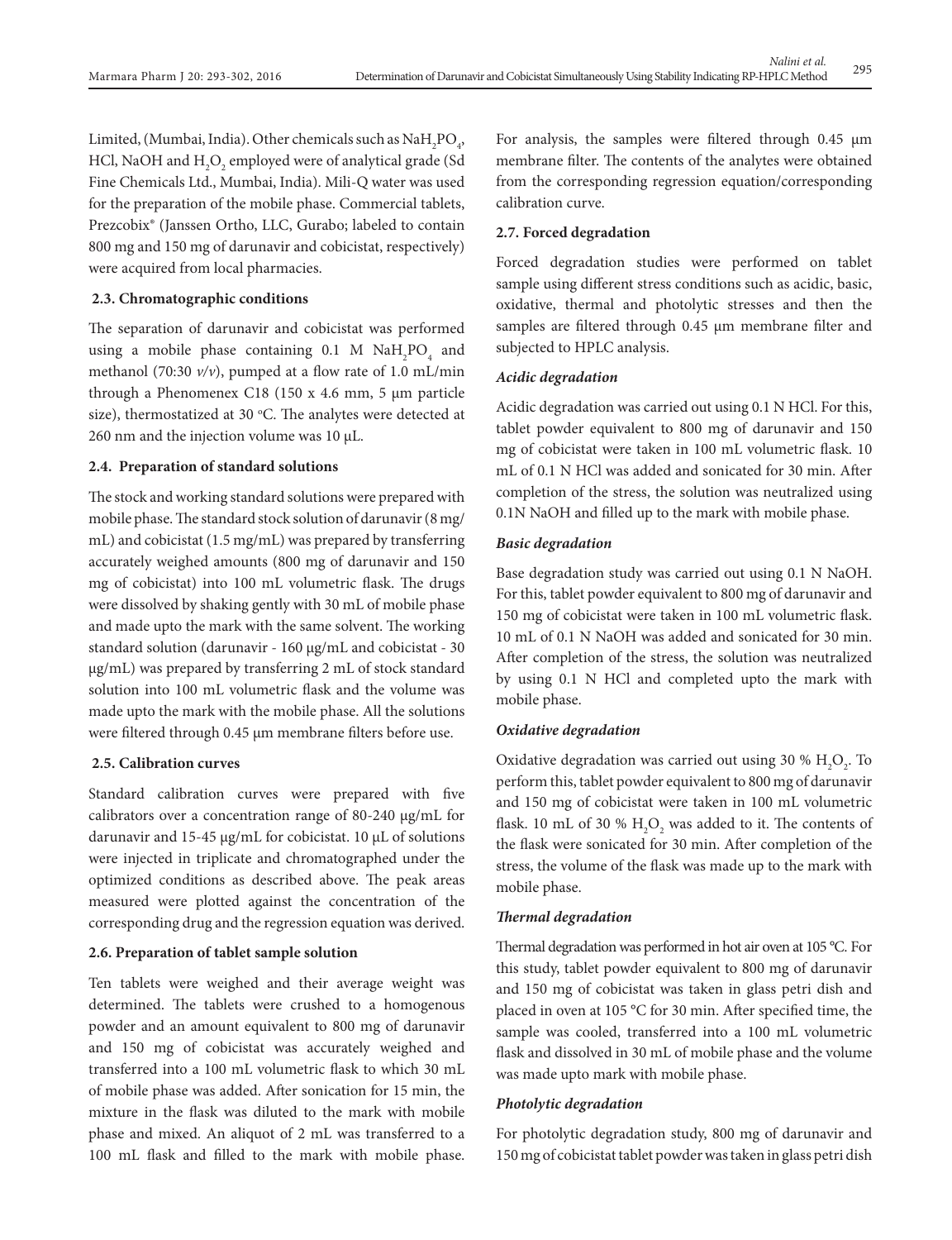and placed in the direct sunlight for 24 h. After completion of the stress, the drug sample was cooled, transferred into a 100 mL volumetric flask and dissolved in 30 mL of mobile phase and upto mark with mobile phase.

# *UV degradation*

For UV degradation study, tablet powder equivalent to 800 mg and 150 mg of darunavir and cobicistat, was taken in glass petri dish and exposed to UV radiation of a wavelength of 256 nm for 12 h in UV chamber. After completion of the stress, the sample was cooled, transferred into a 100 mL volumetric flask and dissolved in 30 mL of mobile phase and upto mark with mobile phase.

After degradation, the degraded samples were aptly diluted with mobile phase to give a final concentration of 160  $\mu$ g/ mL (darunavir) and 30 μg/mL (cobicistat). The samples were filtered through 0.45 µm membrane filter before injecting into the chromatographic system. Three injections were made and the chromatograms were recorded.

# **3. RESULTS AND DISCUSSION**

#### **3.1. Optimization of the method**

RP-HPLC procedure was optimized to develop a stability indicating assay method that can be used for quality control analysis in laboratories.

For method optimization, various conditions such as different columns and mobile phase mixtures were tried. Two different analytical columns, YMC Pack Pro C18 (250 x 4.6 mm, 5 µm) and Phenomenex C18 (150 x 4.6 mm, 5µm) were tried. For the separation of darunavir, cobicistat and their forced degradation products, Phenomenex C18 (150 x 4.6 mm, 5 $\mu$ m) column maintained at a temperature of 30°C was found to be efficient.

Two different mobile phase mixtures like ammonium acetate with methanol and  $0.1$  M  $\text{NaH}_2\text{PO}_4$  with methanol were tested. On the basis of preliminary experiments, a mobile phase composed of 0.1 M Na $\rm H_2PO_4$  with methanol was chosen for analysis that showed good peak shape and resolution. Additional attempts for mobile mixture composition demonstrated that the mobile phase with composition of 70 % 0.1 M  $\mathrm{NaH}_2\mathrm{PO}_4$  and 30 % methanol ( $\nu/\nu$ ) with the flow rate of 1.0 mL/min exhibits proper separation of drug peaks. For the detection and quantification of darunavir and cobicistat, 260 nm was selected as the optimum detection wavelength. At 260 nm best detector response for both the drugs was obtained.

Under the described chromatographic conditions above, all peaks of darunavir and cobicistat were shaped well and free from tailing. The retention times were 3.739 and 5.285 min for darunavir and cobicistat, respectively (Figure 3).



**Figure 3.** Chromatogram of darunavir and cobicistat under optimized chromatographic conditions

#### **3.2. Method Validation**

After development, the method was subjected to validation as per ICH guidelines (32).

#### *System suitability*

The system suitability parameters were evaluated by injecting standard solution of 160 µg/mL darunavir and 30 µg/mL cobicistat. The results are presented in Table 2. The system was found to be suitable, as the parameters are within the acceptable limits.

#### **Table 2.** Results of system suitability

| <b>Parameters</b>            | Darunavir                   | Cobicistat                                     | Recommended<br>limits |
|------------------------------|-----------------------------|------------------------------------------------|-----------------------|
| Retention<br>time            | 3.734<br>$(\% RSD - 0.124)$ | 5.279<br>$(\% RSD - 0.369)$                    | $RSD \leq 2$          |
| Peak area                    | 4083217                     | 1885067<br>$(\% RSD -0.152)$ $(\% RSD -0.215)$ | $RSD \leq 2$          |
| <b>USP</b><br>resolution     | ۰                           | 5.40                                           | >1.5                  |
| <b>USP</b> plate<br>count    | 3098                        | 5010                                           | > 2000                |
| <b>USP tailing</b><br>factor | 1.34                        | 1.24                                           | $\leq$ 2              |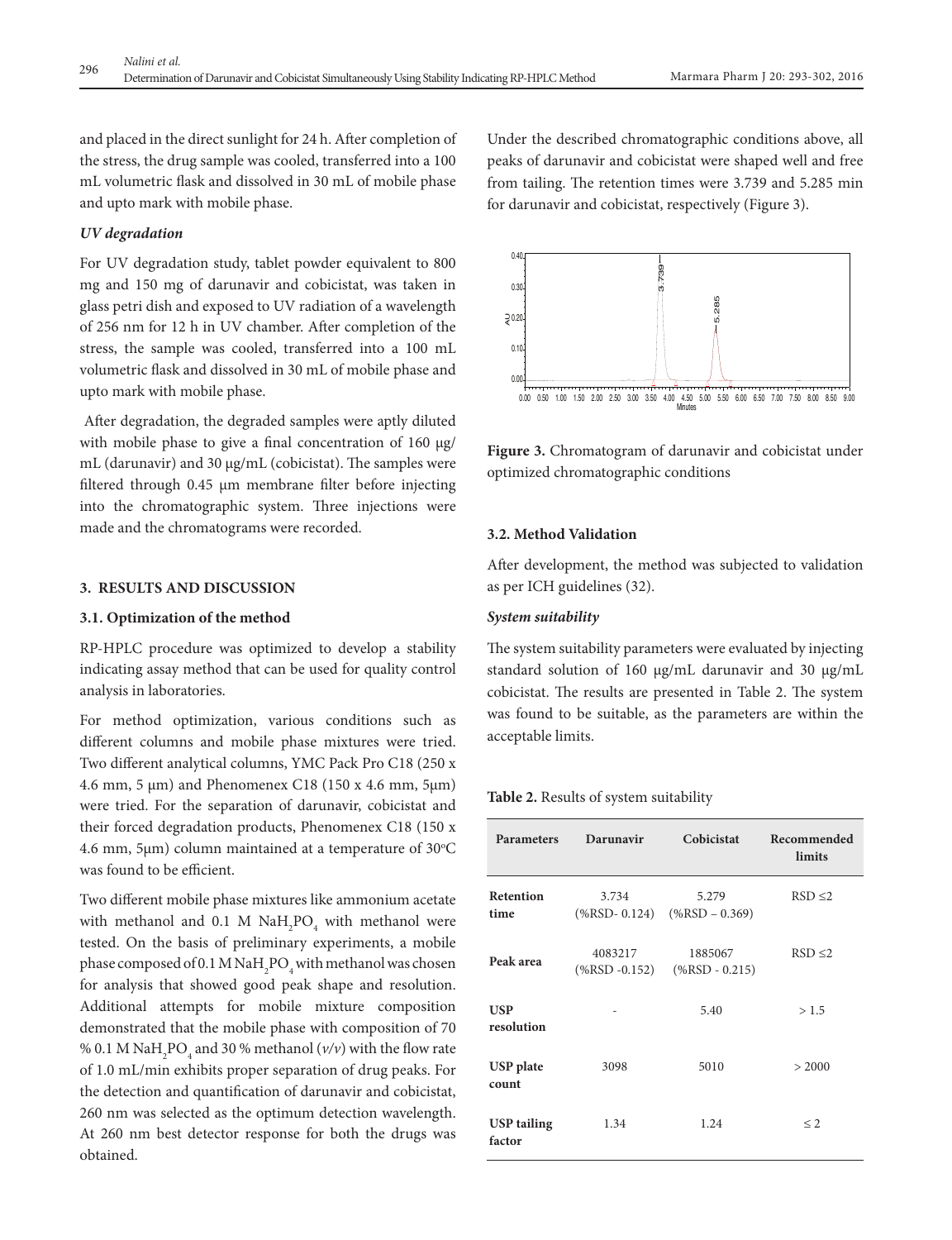#### *Linearity*

The linearity of the method was evaluated by analyzing a series of solutions containing darunavir and cobicistat in the concentration range of 80-240 µg/mL and 15-45 µg/ mL, respectively. The calibration curves were constructed. The regression coefficients of the curves were found to be  $\geq$ 0.9990 for the two drugs, enabling the linear behavior of the method in the established concentration range. Darunavir and cobicistat showed linearity in the range of 80-240 µg/mL and 15-45 µg/mL, respectively. Linear regression equations and correlation coefficient are presented in Table 3.

# **Table 3.** Results of linearity, LOD, LOQ and precision

| Parameter                                      | Darunavir            | Cobicistat          |
|------------------------------------------------|----------------------|---------------------|
| Linearity $(\mu g/mL)$                         | 80-240               | $15 - 45$           |
| <b>Regression equation</b><br>$(y = mx + c)^*$ | $y = 25519x + 417.8$ | $y = 62840x - 2764$ |
| % RSD of slope                                 | 0.351                | 0.145               |
| %RSD of intercept                              | 0.256                | 0.532               |
| Regression<br>coefficient $(R^2)$              | 0.9999               | 0.9990              |
| $LOD$ ( $\mu$ g/mL)                            | 0.220                | 0.097               |
| $LOQ$ ( $\mu$ g/mL)                            | 0.733                | 0.323               |
| RSD $(\%)^{**}$                                | 0.245                | 0.307               |

 $*_{y}$  – Peak area; m- Slope; x – Concentration of drug ( $\mu$ g/mL); c – Intercept \*\* RSD for six determinations

#### *Precision*

The precision of the method was evaluated by analyzing standard solution of darunavir and cobicistat with a concentration of 160 µg/mL and 30 µg/mL, respectively. Six replicates were analyzed to determine the precision. The percent RSD of peak areas was calculated and was found to be below 1.0 %. This indicates the precision of the method for the simultaneous estimation of darunavir and cobicistat. The results are shown in Table 3.

#### *Limit of detection (LOD) and Limit of quantification (LOQ)*

The limits of detection and quantification were evaluated based on residual standard deviation of the response and the slope. The LOD and LOQ values for darunavir and cobicistat are presented in Table 3. The values indicate the adequate sensitivity of the method.

## *Robustness*

The robustness of the method was studied by varying the chromatographic conditions with respect to the flow rate of the mobile phase and column temperature. The study was conducted at three different flow rates (0.9 mL/min - 1.0 mL/min - 1.1 mL/min) and at three different column temperatures (28 °C, 30 °C, 32 °C). The effect of these changes on the different chromatographic parameters was studied. The results are summarized in Table 4. Negligible difference was found in system suitability parameters for darunavir and cobicistat such as USP plate count, resolution and the USP tailing factor, therefore the method found to be robust.

#### **Table 4.** Results of method robustness

| Parameter       | Investigated<br>value | Area       | <b>USP Plate</b><br>Count | <b>USP</b><br><b>Tailing</b> | <b>USP</b><br>resolution |
|-----------------|-----------------------|------------|---------------------------|------------------------------|--------------------------|
|                 |                       | Darunavir  |                           |                              |                          |
| Temperature     | 28                    | 4043878    | 3046                      | 1.34                         |                          |
| $({}^{\circ}C)$ | 30                    | 4083217    | 3098                      | 1.34                         |                          |
|                 | 32                    | 4044492    | 3086                      | 1.35                         |                          |
| Flow rate       | 0.9                   | 4855186    | 3496                      | 1.36                         |                          |
| (mL/min)        | 1.0                   | 4083217    | 3098                      | 1.34                         |                          |
|                 | 1.1                   | 3472273    | 3091                      | 1.33                         |                          |
|                 |                       | Cobicistat |                           |                              |                          |
| Temperature     | 28                    | 1875692    | 4796                      | 1.25                         | 5.42                     |
| $({}^{\circ}C)$ | 30                    | 1885067    | 5010                      | 1.24                         | 5.40                     |
|                 | 32                    | 1878809    | 4983                      | 1.25                         | 5.44                     |
| Flow rate       | 0.9                   | 2256364    | 5113                      | 1.24                         | 5.78                     |
| (mL/min)        | 1.0                   | 1885067    | 5010                      | 1.24                         | 5.40                     |
|                 | 1.1                   | 1614172    | 4875                      | 1.24                         | 5.07                     |

#### *Accuracy*

To determine the accuracy of the method, recovery studies were carried out by application of the standard addition technique. Known amounts of the darunavir and cobicistat at three different concentration levels (50 %, 100 % and 150 %) were added to a pre-analyzed tablet sample; the prepared samples were then analyzed by the proposed method and the percentage recoveries were then calculated. Good percentage recoveries were obtained, confirming the accuracy of the proposed method (Table 5).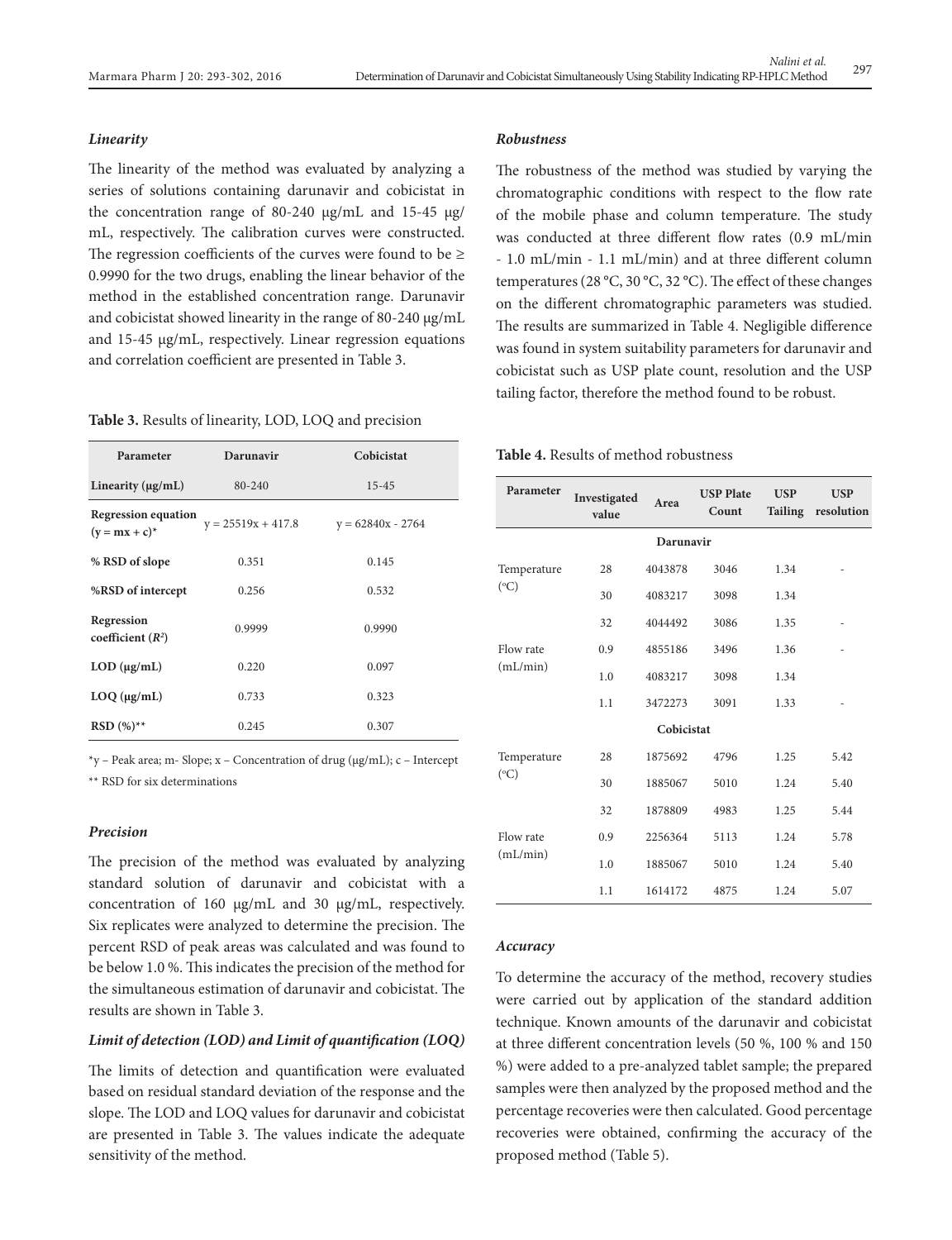|                     | Darunavir             | Cobicistat            |                  |             |                       |                       |                 |             |
|---------------------|-----------------------|-----------------------|------------------|-------------|-----------------------|-----------------------|-----------------|-------------|
| <b>Spiked Level</b> | Added<br>$(\mu g/mL)$ | Found<br>$(\mu g/mL)$ | Recovery<br>(% ) | Mean<br>(%) | Added<br>$(\mu g/mL)$ | Found<br>$(\mu g/mL)$ | Recovery<br>(%) | Mean<br>(%) |
| 50%                 | 79.20                 | 79.44                 | 100.31           |             | 15.00                 | 14.96                 | 99.72           |             |
| 50%                 | 79.20                 | 79.40                 | 100.25           | 100.31      | 15.00                 | 15.00                 | 100.03          | 99.89       |
| 50%                 | 79.20                 | 79.48                 | 100.36           |             | 15.00                 | 14.99                 | 99.92           |             |
| 100%                | 158.40                | 158.46                | 100.04           |             | 30.00                 | 29.99                 | 99.97           |             |
| 100%                | 158.40                | 158.61                | 100.13           | 100.11      | 30.00                 | 29.96                 | 99.86           | 99.89       |
| 100%                | 158.40                | 158.64                | 100.15           |             | 30.00                 | 29.95                 | 99.83           |             |
| 150%                | 237.60                | 238.02                | 100.18           |             | 45.00                 | 44.96                 | 99.91           |             |
| 150%                | 237.60                | 237.98                | 100.16           | 100.15      | 45.00                 | 44.89                 | 99.75           | 99.87       |
| 150%                | 237.60                | 237.83                | 100.10           |             | 45.00                 | 44.97                 | 99.94           |             |

# **Table 5.** Results of method accuracy

# *Forced degradation studies*

When darunavir and cobicistat was subjected to different forced degradation conditions (acid, base, oxidative, thermal, photolytic and UV), significant degradation was observed. The percentage of degradation and percent relative standard deviation values are summarized in Table 6. The degradants produced in all the forced degradations were well separated from darunavir and cobicistat (Figure 4). The method therefore proved to be stability-indicating.

# **Table 6.** Results of forced degradation

|                        | <b>Darunavir</b> |               |                    |                    | Cobicistat |               |                    |                    |
|------------------------|------------------|---------------|--------------------|--------------------|------------|---------------|--------------------|--------------------|
| Type of<br>degradation | Peak area        | Assay<br>(% ) | <b>RSD</b><br>(% ) | Degradation<br>(%) | Peak area  | Assay<br>(% ) | <b>RSD</b><br>(% ) | Degradation<br>(%) |
| Undegraded             | 4083217          | 100.00        | 0.238              | 0.0                | 1885067    | 100.00        | 0.592              | 0.0                |
| Acid                   | 3913344          | 94.98         | 0.329              | 5.02               | 1732987    | 91.66         | 0.361              | 8.34               |
| Base                   | 3908665          | 94.86         | 0.365              | 5.14               | 1770676    | 93.65         | 0.518              | 6.35               |
| Oxidative              | 3958440          | 96.07         | 0.592              | 3.93               | 1751511    | 92.64         | 0.248              | 7.36               |
| <b>Thermal</b>         | 3931076          | 95.41         | 0.425              | 4.59               | 1785100    | 94.41         | 0.351              | 5.59               |
| Photolytic             | 3968848          | 96.32         | 0.361              | 3.68               | 1791612    | 94.76         | 0.568              | 5.24               |
| <b>UV</b>              | 3900256          | 95.51         | 0.258              | 4.49               | 1785624    | 94.72         | 0.425              | 5.28               |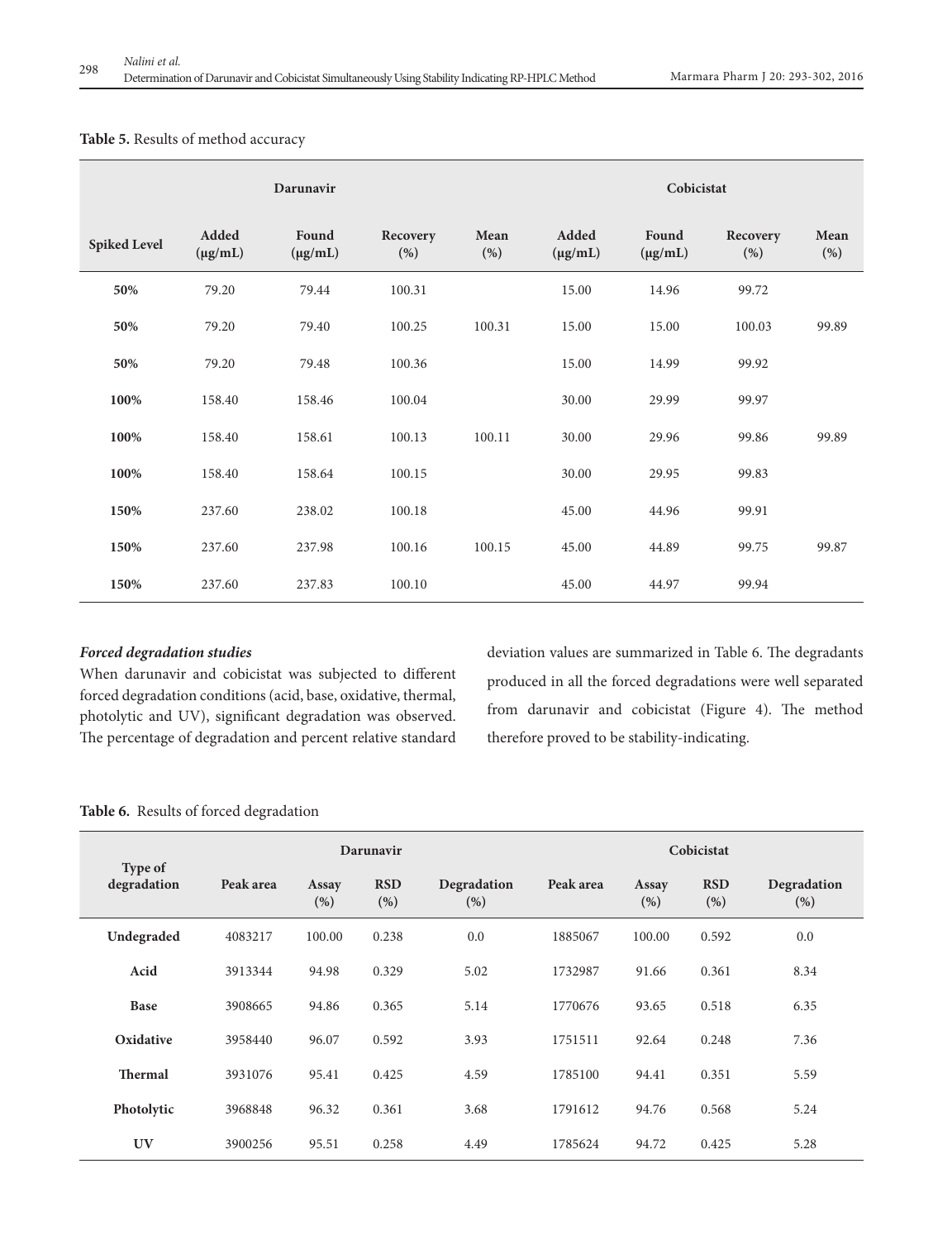

**Figure 4.** Chromatograms of darunavir and cobicistat after forced degradation

# *Specificity*

The specificity of the method was evaluated by verifying the purity of darunavir and cobicistat peaks in the mixture of forced degraded samples by photodiode array analysis. The peak purity angle values for darunavir and cobicistat peaks were found to be less than the purity threshold value. This indicates the absence of any co-eluting peak in darunavir and cobicistat peaks. The purity angle values and purity threshold values are summarized in Table 7.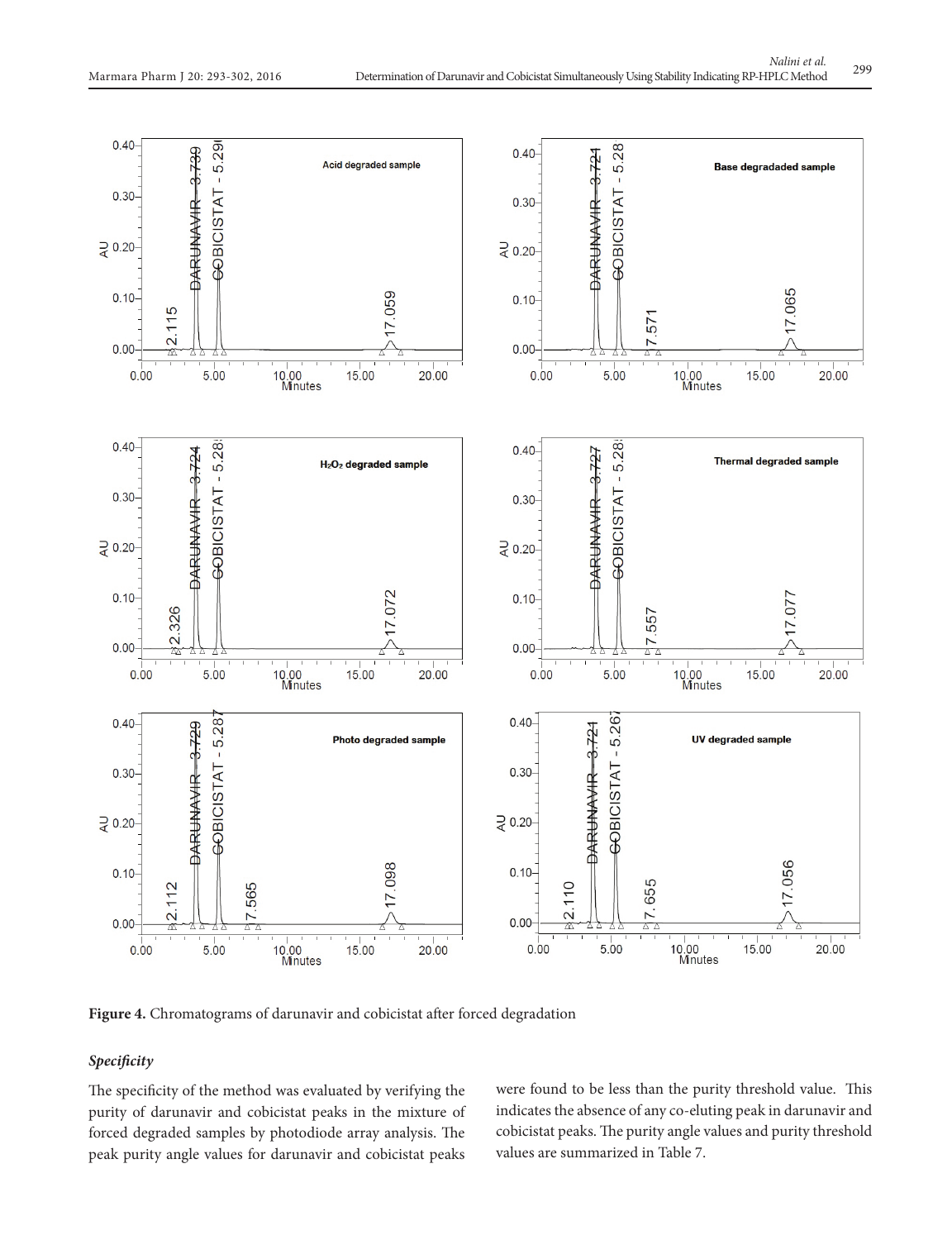|                        |                 | Darunavir                  | Cobicistat      |                            |  |  |
|------------------------|-----------------|----------------------------|-----------------|----------------------------|--|--|
| Type of<br>degradation | Purity<br>Angle | Purity<br><b>Threshold</b> | Purity<br>Angle | Purity<br><b>Threshold</b> |  |  |
| Acid                   | 0.137           | 0.266                      | 0.119           | 0.249                      |  |  |
| <b>Base</b>            | 0.144           | 0.270                      | 0.121           | 0.249                      |  |  |
| Oxidative              | 0.149           | 0.268                      | 0.128           | 0.249                      |  |  |
| Thermal                | 0.140           | 0.270                      | 0.116           | 0.250                      |  |  |
| Photolytic             | 0.141           | 0.269                      | 0.120           | 0.250                      |  |  |
| UV                     | 0.139           | 0.268                      | 0.121           | 0.249                      |  |  |

![](_page_7_Figure_4.jpeg)

**Figure 5.** Chromatograms of method selectivity

# **4. CONCLUSION**

The developed stability indicating RP-HPLC method has been successfully applied for simultaneous determination of darunavir and cobicistat in their combined tablet sample. The method was found to be rapid, simple and accurate. When the developed method was completely validated, the results showed satisfactory data for all the method validation parameters. From the values percentage RSD, LOD and

# *Selectivity*

The chromatograms of mobile phase blank, placebo blank, test sample (160 µg/mL darunavir and 30 µg/mL cobicistat) and standard (160 µg/mL darunavir and 30 µg/mL cobicistat) were compared to give reason for the selectivity of method. The method was selective since excipients in the formulation and components of the mobile phase did not interfere in the simultaneous analysis of darunavir and cobicistat (Figure 5).

![](_page_7_Figure_10.jpeg)

LOQ, it was found that the developed method is more precise and sensitive than the reported HPLC method (31). So the proposed method can be easily and conveniently adopted for routine quality control analysis of darunavir and cobicistat.

#### **ACKNOWLEDGEMENTS**

Authors are thankful to Acharya Nagarjuna University, Nagarjuna nagar, Guntur for support and encouragement.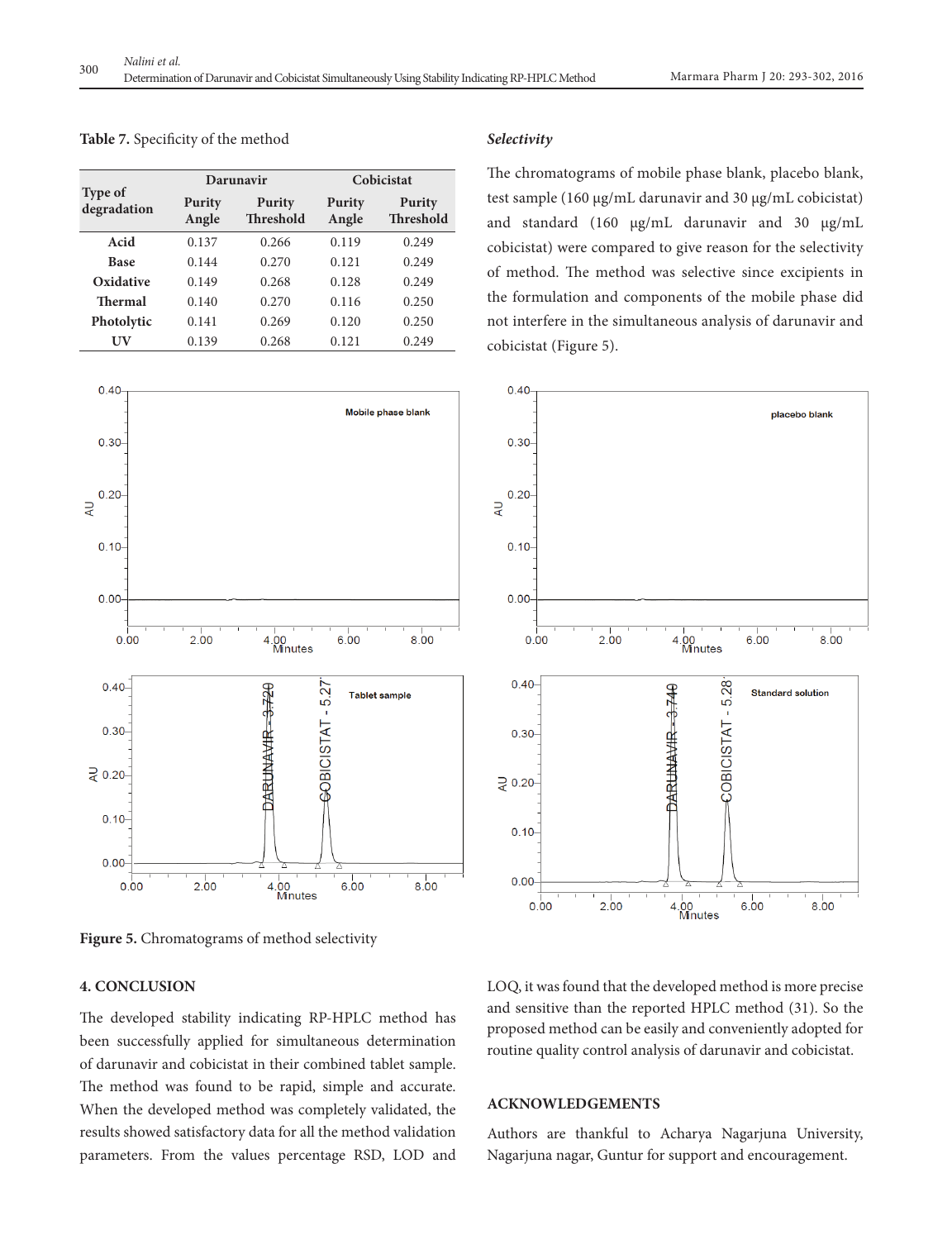**Darunavir ve Kobistat'ın Ters Faz-Yüksek Basınçlı Sıvı Kromatografisi Yöntemiyle Eş-zamanlı Miktar Tayini**

# **Öz**

Kombine dozaj formundan darunavir ve kobisistat'ın eş zamanlı miktar tayini ve stabilitesinin gösterilebilmesi için basit, duyarlı, güvenilir bir tes faz-yüksek basınçlı sıvı kromatografisi yöntemi geliştirilmiş ve doğrulanmıştır. Stasyoner faz olarak Phenomenex C18 kolon (150 x 4.6 mm, 5 µm partikül çapı), mobil faz olarak  $0.1 \text{ M } \text{NaH}_2\text{PO}_4: \text{metanol } (70:30 \text{ } h/h) \text{ karişımı kullanılmıştır.}$ Miktar tayini PDA detektör yardımıyla 260 nm'de yapılmıştır,

# **REFERENCES**

- 1. McKeage K, Perry CM, Keam SJ. Darunavir: a review of its use in the management of HIV infection in adults. Drugs 2009; 69: 477-503.
- 2. Tibotec. 2010. Prezista (darunavir) full prescribing information. Tibotec, Raritan, NJ. http://www.prezista.com/ prezista/documents/us\_package\_insert.pdf. [Last accessed: 23.06.2016].
- 3. Tibotec. 2009. Prezista (darunavir) summary of product characteristics. Janssen-Cilag International NV, Beerse, Belgium. http://www.ema.europa.eu/ema/index.jsp?curl= pages/medicines/human/medicines/000707/human\_ med\_000988.jsp&murl=menus/medicines/medicines.jsp. [Last accessed: 23.06.2016].
- 4. Zhengtong L, Yuan C, Yong W. HIV protease inhibitors: a review of molecular selectivity and toxicity. HIV AIDS (Auckl) 2015; 7: 95-104.
- 5. Kogawa AC, Nunes Salgado HR. Development and validation of infrared spectroscopy method for determination of darunavir in tablets. Phy Chem 2013; 3: 1-6.
- 6. Vanukuri SS, Mastanamma SK, Alekgya G. Validated UVspectrophotometric methods for the estimation of darunavir by absorption maxima, first order derivative and area under curve in bulk and its tablet dosage form. Int J Pharm Pharm Sci 2013; 6: 568-71.
- 7. Corrêa JCR, Serra CHR, Nunes Salgado HR. Development and validation of first derivative spectrophotometric method for quantification of darunavir in tablets. British J Pharm Res 2014; 4: 722-30.
- 8. Krishna Kumar Rao KVV, Phanindra B, Rajesh K. Spectrophotometric method for estimation of darunavir ethanolate by using MBTH reagent in bulk and pharmaceutical dosage form. Inventi Rapid: Pharm Anal & Qual Ass 2013; 4: 1-3.
- Reddy MP, Ramireddy N. Spectrophotometric estimation of darunavir in bulk and pharmaceutical formulations. Int J Chem Sci 2013; 11: 614-8.
- 10. Mastanamma SK, Sai SV. Validated visible spectrophotometric method for estimation of darunavir in bulk and pharmaceutical dosage form using 1, 2 naphthoquinone 4-sulphonate reagent. World J Pharm Res 2014; 3: 4615-24.
- 11. Garcia SP, Tunica DG, Serra MB. Development and assessment of a method for the determination of darunavir in plasma

konsantrasyon aralığı darunavir ve kobisistat için sırasıyla 80- 240 µg/mL ve 15-45 µg/mL olarak tespit edilmiştir. Yöntemin doğruluğu darunavir ve kobisistat için sırasıyla % 100.11- 100.31 ve % 99.87-99.89 olarak tespit edilmiştir. Darunavir ve kobisistat; asit, baz, oksidasyon, ısı, ışık ve UV degredasyonuna maruz bırakılmıştır. Darunavir ve kobisistat'tan farklı alıkonma zamanlarına sahip olan degredasyon ürünleri başarıyla ayrılmıştır. Geliştirilen yöntem, darunavir ve kobisistat'ı degradasyon ürünlerinden başarıyla ayırabildiği için stabiliteyi gösteren bir yöntem olarak da kullanılabilir.

**Anahtar kelimeler:** Ters faz-yüksek basınçlı sıvı kromatografisi yöntemi, darunavir, kobisistat, stabilite gösterir yöntem.

by LC-MS/MS. (Desarrollo y validación de un método para la determinación de darunavir en plasma mediante LC-MS/ MS.) Rev Lab Clin 2011; 4: 127-33.

- 12. Ravi K, Jaswanth KI, Neeraja KR, Parloop B. Development and validation of LC-MS/MS method for determination of darunavir in human plasma for application of clinical pharmacokinetics. Int J Pharm Pharm Sci 2012; 3(Suppl 5): 491-6.
- 13. Gupta A, Singhal P, Shrivastav PS, Sanyal M. Application of a validated ultra performance liquid chromatography–tandem mass spectrometry method for the quantification of darunavir in human plasma for a bioequivalence study in Indian subjects. J Chromatogr B 2011; 879: 2443-53.
- 14. Corrêa JCR, Serra CHR, Salgado HRN. Stability study of darunavir ethanolate tablets applying a new stabilityindicating HPLC method. Chromatogr Res Int 2013; article ID 834173.
- 15. Patel BN, Suhagia BN, Patel CN. RP-HPLC method development and validation for estimation of darunavir ethanolate in tablet dosage form. Int J Pharm Pharm Sci 2012; 4: 270-3.
- 16. Mane PM, Pranali J. Gaikawad PJ, Patil AV, Mogale AS. RP-HPLC method for determination of darunavir in bulk and pharmaceutical. Int J Pharm Sci Rev 2013; 21: 20-3.
- 17. Patel BN, Suhagia BN, Patel CN, Panchal HJ. A simple and sensitive HPTLC method for quantitative analysis of darunavir ethanolate tablets. J Plan Chromatogr 2011; 24: 232-5.
- 18. Ramesh B, Ramakrishna S, Reddy RKK, Babu KH, Sarma VUM, Devi PS. HPTLC method for determination of darunavir in rat plasma and its application in pharmacokinetic studies. J Liq Chrom Relat Tech 2013; 36: 167-79.
- 19. Hemant KJ, Umakant J, Gujar KN. Development and validation of HPTLC method for determination of darunavir ethanolate in bulk and tablets. World J Pharm Pharma Sci 2015; 4: 1261-8.
- 20. Deeks ED. Cobicistat: a review of its use as a pharmacokinetic enhancer of atazanavir and darunavir in patients with HIV-1 infection. Drugs 2014; 74: 195-206.
- 21. Lepist EI, Phan TK, Roy A, Tong L, MacLennan K, Murray B, Ray AS. Cobicistat boosts the intestinal absorption of transport substrates, including HIV protease inhibitors and GS-7340, in vitro. Antimicrob Agents Chemother 2012; 56: 5409–13.